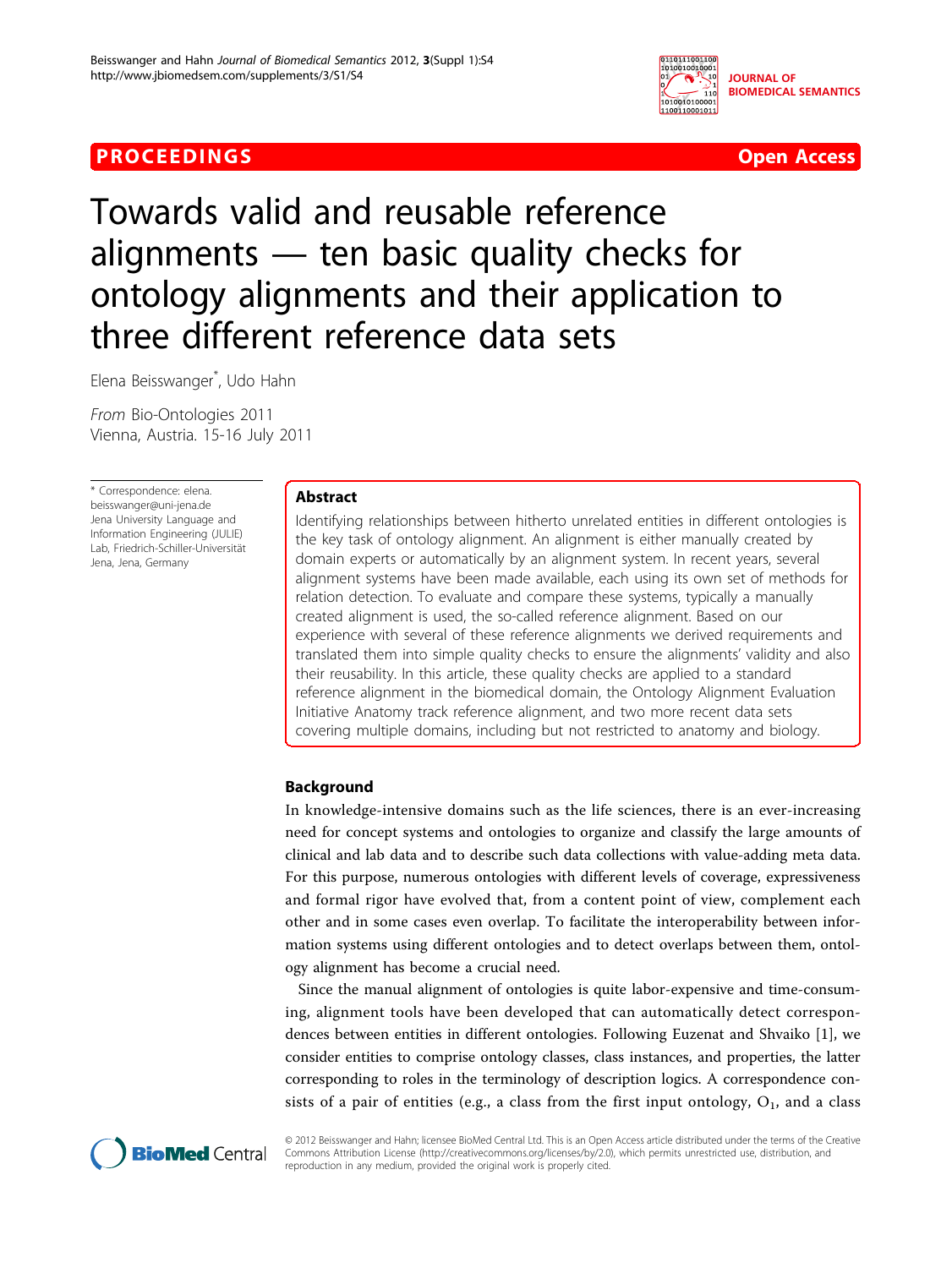from the second one,  $O_2$ ) and a relation that, according to the creator of the alignment, holds between these entities (e.g., an equivalentClass or subClassOf relation between two classes).

Many different approaches to and techniques for ontology alignment have been proposed up until now (see, e.g., [\[2](#page-12-0)-[7](#page-13-0)]), and dedicated scientific workshops have been organized to accelerate the progress in this field. In 2005, the Ontology Alignment Evaluation Initiative (OAEI) [[8\]](#page-13-0) initiated a series of annual evaluation events to monitor and compare the quality of different alignment systems. A somewhat broader view on the evaluation of semantic technologies is promoted by the Semantic Evaluation At Large Scale (SEALS) project [[9](#page-13-0)] that started in 2009. An open source platform is under development to facilitate the remote evaluation of ontology alignment systems and other semantic technologies in terms of both, large-scale evaluation campaigns but also ad hoc evaluations of single systems. Amongst others, the platform provides a test data repository, a tools repository, and a results repository for the evaluation and comparison of systems.

The most valuable contents of the SEALS platform's test data repository and also the core of the OAEI campaigns are manually created or at least manually curated reference alignments which constitute the ground truth against which alignment systems are to be evaluated. Clearly, the quality of these reference alignments is of paramount importance for the validity of the evaluation results. For the evaluation of our own ontology alignment system, we were also looking for valid test data (ontologies and reference alignments). Some data sets we inspected have been used for several years in the OAEI campaigns, or have already been integrated in the SEALS test data repository. Others have just recently been published and have not been used in any public challenge up until now. Notwithstanding the enormous efforts that have gone into the development of such resources, our inspection of many different data sets revealed a number of content-specific shortcomings and technical deficiencies. Hence, we decided to formulate a list of basic quality checks which summarize these observations. We propose to apply these checks to any given alignment as a kind of minimal validity test before it is used as a reference standard in any evaluation.

In the remainder of this paper, we will first introduce the basic requirements we have defined and then we will apply them to one of the standard data sets used in the yearly OAEI campaigns, the Anatomy track reference alignment, and two quite recent alignment data sets that we think are of interest since they cover various different domains and hold correspondences based on (strict) subClassOf relations, in addition to the much more common *equivalentClass-based* correspondences. Finally, we will discuss how the application of the checks to these data sets can lead to an improved version of both, the reference alignments themselves and some of the input ontologies.

#### Basic quality checks for reference alignments

An alignment consists of a set of correspondences between entities from two different ontologies. In our current work, we focus on equivalentClass and subClassOf-based correspondences between ontology classes only. These are the two most popular types of correspondences considered in the ontology alignment community. The usefulness of a manually created or curated alignment as reference for the evaluation of ontology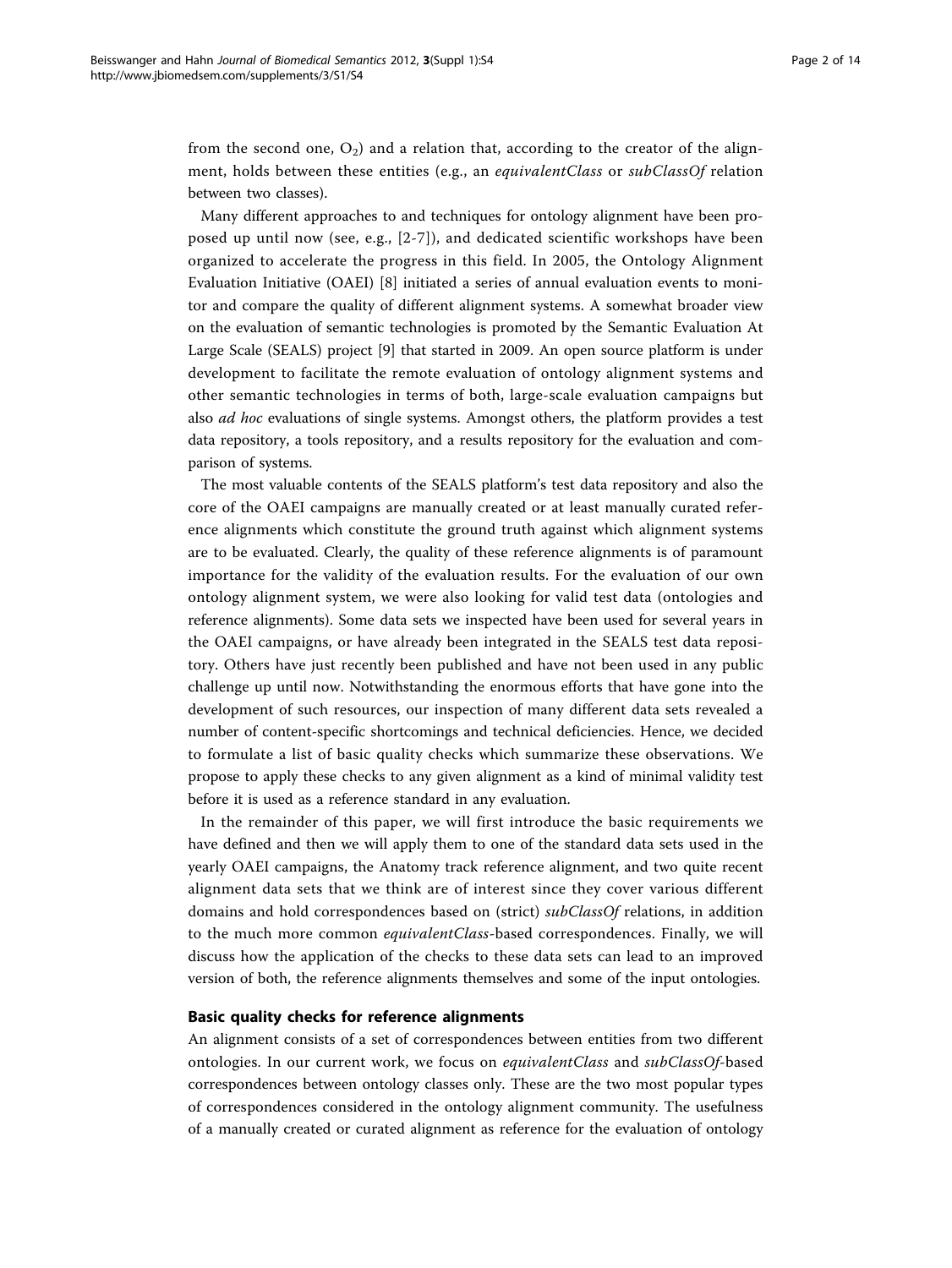alignment systems depends on various parameters. The quality checks presented in Figure 1 address fundamental validity and reusability concerns.

The first five quality checks focus on the (re)usability of an alignment as reference for the evaluation of alignment systems. Checks 1 and 2a) test whether the correspondences contained in the alignment can be found at all by the alignment systems based on the available release versions of the input ontologies (imagine the case where a class has been deleted from an input ontology—consequently, correspondences in the reference alignment referring to this class cannot be reproduced anymore). Check 2b), which tests for label (i.e., class name) changes, is targeted at the tacit evolution of the meaning of a class. In particular for light-weight ontologies lacking thorough formal class definitions, verbal labels virtually carry the entire meaning of a class and, hence, a

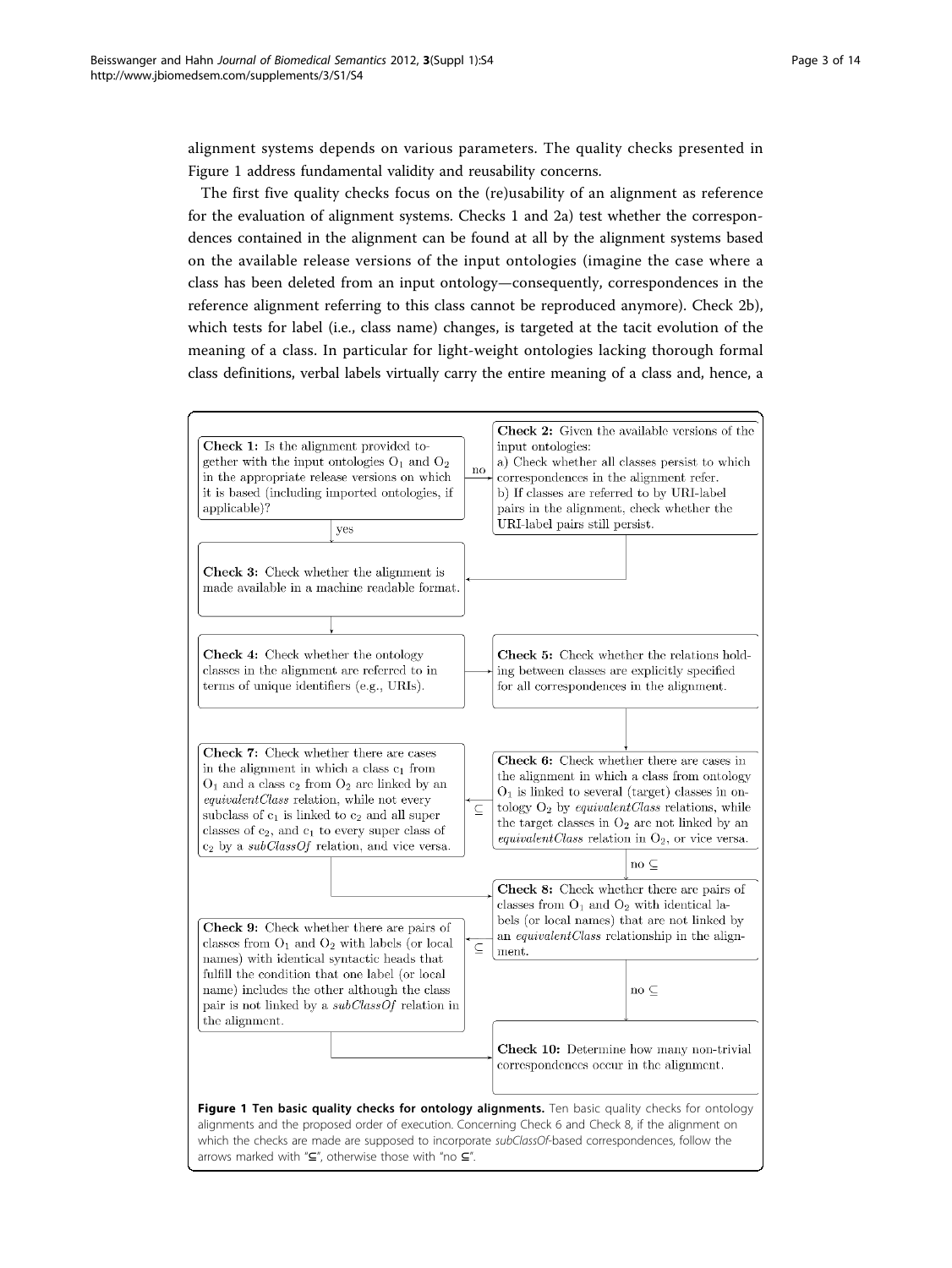new label might indicate a subtle or even severe change of the meaning of an ontology class requiring further scrutiny. If Check 1 is positive, Check 2 can be skipped. Check 3 is concerned with the accessibility of an alignment, while Check 4 aims at finding out whether the references to classes are unique. For example, imagine the case where local names or labels would be given as class references, then those references might be ambiguous. Note that "local name" refers to the terminal part of a URI. In many RDF(S)/OWL ontologies, especially if they do not provide explicit class labels, the name of a class is encoded in its local name, such as "anatomical structure" in "[http://](http://dbpedia.org/ontology/AnatomicalStructure) [dbpedia.org/ontology/AnatomicalStructure](http://dbpedia.org/ontology/AnatomicalStructure)" Check 5 is meant to assure that explicit semantic types are specified for the relationships asserted between the classes by the alignment creators.

The remaining five checks address the completeness (Checks 6 to 9) and the non-trivialness of the alignment (Check 10). While Checks 6 and 7 work on the structural level exploiting the class hierarchy of the input ontologies to find evidences for possibly missing or erroneous correspondences, Checks 8 and 9 address the same concern but target at the language level instead, exploiting class labels. Since in an alignment a class from one ontology should be mapped to at most one class in the other ontology by an equivalentClass relation (or, if it links to several classes, these should be marked as being equivalent themselves), Check 6 may provide valuable hints for redundant or even mistaken correspondences in an alignment, but also for implicit class equivalences in the input ontologies. Check 7 exploits the fact that stating an equivalentClass relation between two classes logically entails subClassOf relations between all subclasses of one class and all super classes of the other. We may thus identify missing sub ClassOf-based correspondences, but may also detect hints to erroneous equivalent-Class-based correspondences in the alignment or modeling errors in the input ontologies. Checks 8 and 9 reflect the observation that when two ontologies are aligned, especially when they show a strong conceptual overlap, label identity between classes provides strong evidence for class equivalence, whereas labels with identical syntactic heads that fulfill the condition that one label includes the other are a strong indicator for concept subsumption. Examples include the label pairs "doctoral thesis" and "thesis", and "professor of biology" and "professor" (with rightmost and leftmost heads, respectively). Both checks may help in detecting missing correspondences in an existing alignment. Checks 7 and 9 may be skipped when subClassOf-based correspondences are out of the scope of the alignment under scrutiny. Finally, Check 10 allows for a stricter evaluation of the capabilities of an ontology alignment system by distinguishing between relaxed and tight test conditions. In the relaxed mode, the determination of lots of trivial correspondences may overestimate the true potential of an alignment system, simply because for finding trivial correspondences exact (sub)string matching is entirely sufficient. As "trivial" we define equivalentClass-based correspondences that can be detected via the identity of class labels (or local names), and sub-ClassOf-based correspondences that can be detected via mere syntactic head analysis of class labels (or local names), both after applying a simple term normalization procedure. In the strict mode, however, only non-trivial correspondences are taken into account rendering evidence for the true sophistication of the alignment finding procedure. Certainly, a large proportion of trivial correspondences in an alignment (an indication of strongly overlapping input ontologies) decreases its value as reference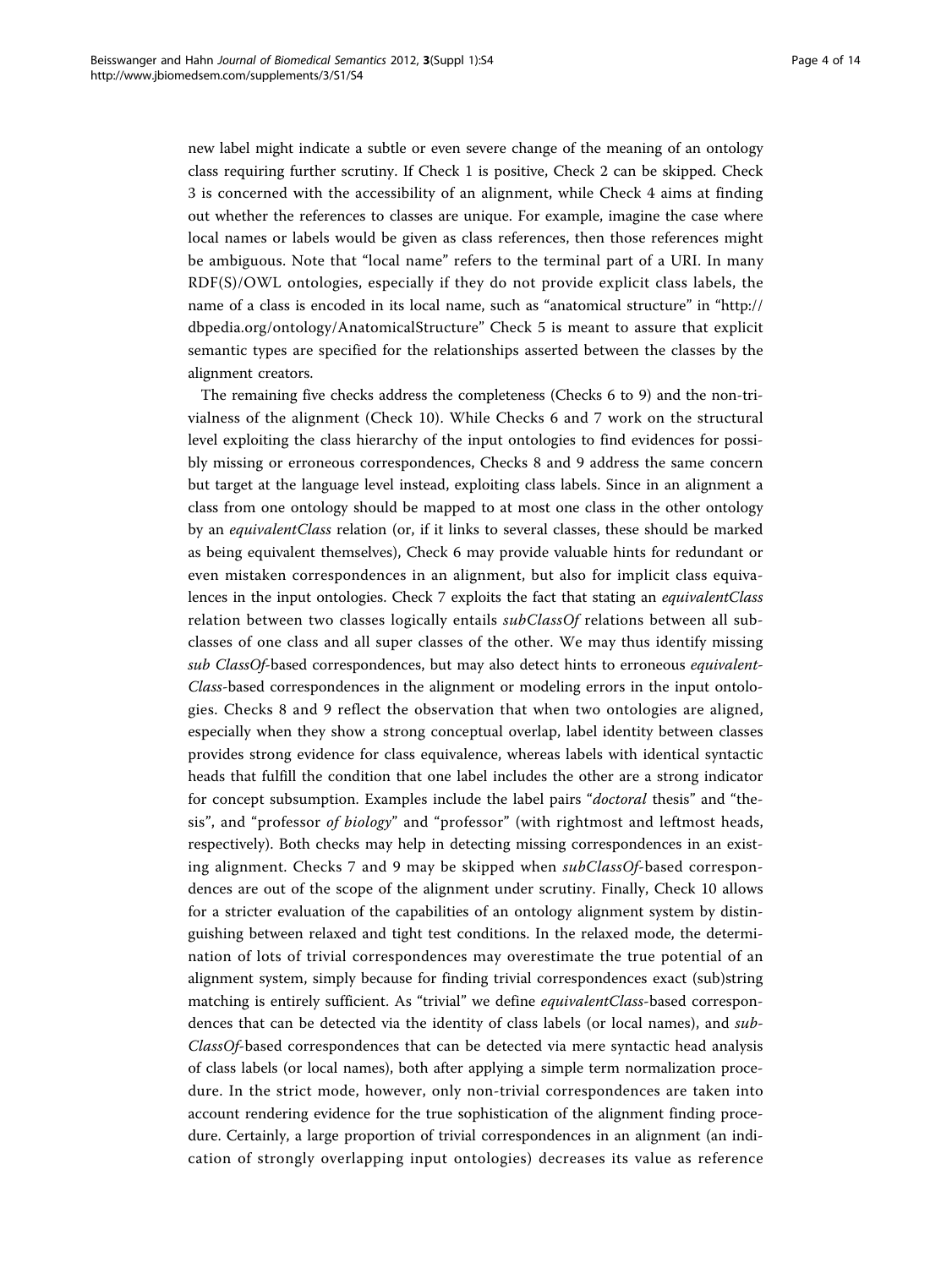<span id="page-4-0"></span>alignment, although trivial correspondences do play a certain role as anchors for advanced alignment strategies [[2\]](#page-12-0).

## Sample data sets

To illustrate the power of the proposed quality checks we apply them to three different data sets (see Table 1). The first one (referred to as ANATOMY) is a standard reference alignment in the biomedical domain that has been used in the Anatomy track of the OAEI campaign since 2007. The second and third one (referred to as LOD, and BRIDGE, respectively) are two more recent data sets, one created for evaluating alignments of Linked Open Data schemas, the other for assessing upper ontology-based alignment approaches. Both excel in a broad domain coverage and in the provision of equivalentClass and subClassOf-based correspondences. Yet, two of the data sets have complementarily balanced correspondences, ANATOMY favoring equivalentClass relations, LOD featuring subClassOf relations. According to the authors of the three data sets all correspondences concern pairs of ontology classes.

#### OAEI anatomy track reference alignment

The original OAEI Anatomy track reference alignment links pairs of equivalent classes from the anatomy branch of the NCI Thesaurus (NCI) [[10\]](#page-13-0), describing human anatomy, and the mouse adult gross anatomy ontology (MA) based on the Anatomical Dictionary for the Adult Mouse [\[11](#page-13-0)]. This alignment was created in a combined manual and automatic effort — the automatic alignment, exploiting lexical and structural techniques, was followed by an extensive manual curation step [[12](#page-13-0)]. In the OAEI 2010 Anatomy track, a slightly revised version of the original alignment was used that contains 1,520 equivalentClass-correspondences.

#### Reference alignments for linked open data schemas

To evaluate an alignment system tuned to cross-link schemas of Linked Open Data (LOD) sets, Jain et al. [\[5\]](#page-13-0) manually created seven reference alignments between selected pairs of eight such schemas, covering general information as well as particular domains ranging from geography over scientific publications to entertainment and social networks. The reference alignments comprise a total of 2,339 distinct correspondences, the vast majority of which (over 96%) relating to subClassOf relations, the remaining ones to equivalentClass relations.

#### Reference alignments for testing upper ontology-based alignment approaches

Another multi-domain data set has been created by Mascardi et al. [\[4\]](#page-13-0) to evaluate structural alignment approaches exploiting upper ontologies as semantic bridges in the alignment process. The data set consists of ten manually created reference alignments between selected pairs of 17 input ontologies covering various domains, ranging from

Table 1 Overview on the Anatomy, Lod and Bridge data sets.

| Data set       | <b>Domain</b> | Alianments | <b>Ontologies</b> | ≡       | $\overline{\phantom{0}}$ | All corresp. |
|----------------|---------------|------------|-------------------|---------|--------------------------|--------------|
| <b>ANATOMY</b> | Anatomy       |            |                   | .520    |                          | 1,520        |
| <b>LOD</b>     | Various       |            |                   | 85      | 2.260                    | 2,339        |
| <b>BRIDGE</b>  | Various       | 10         |                   | Unknown | Unknown                  | 4,876        |

Overview on the ANATOMY, LOD and BRIDGE data sets. The symbols ≡ and ⊆ stand for equivalentClass and subClassOfbased correspondences, respectively.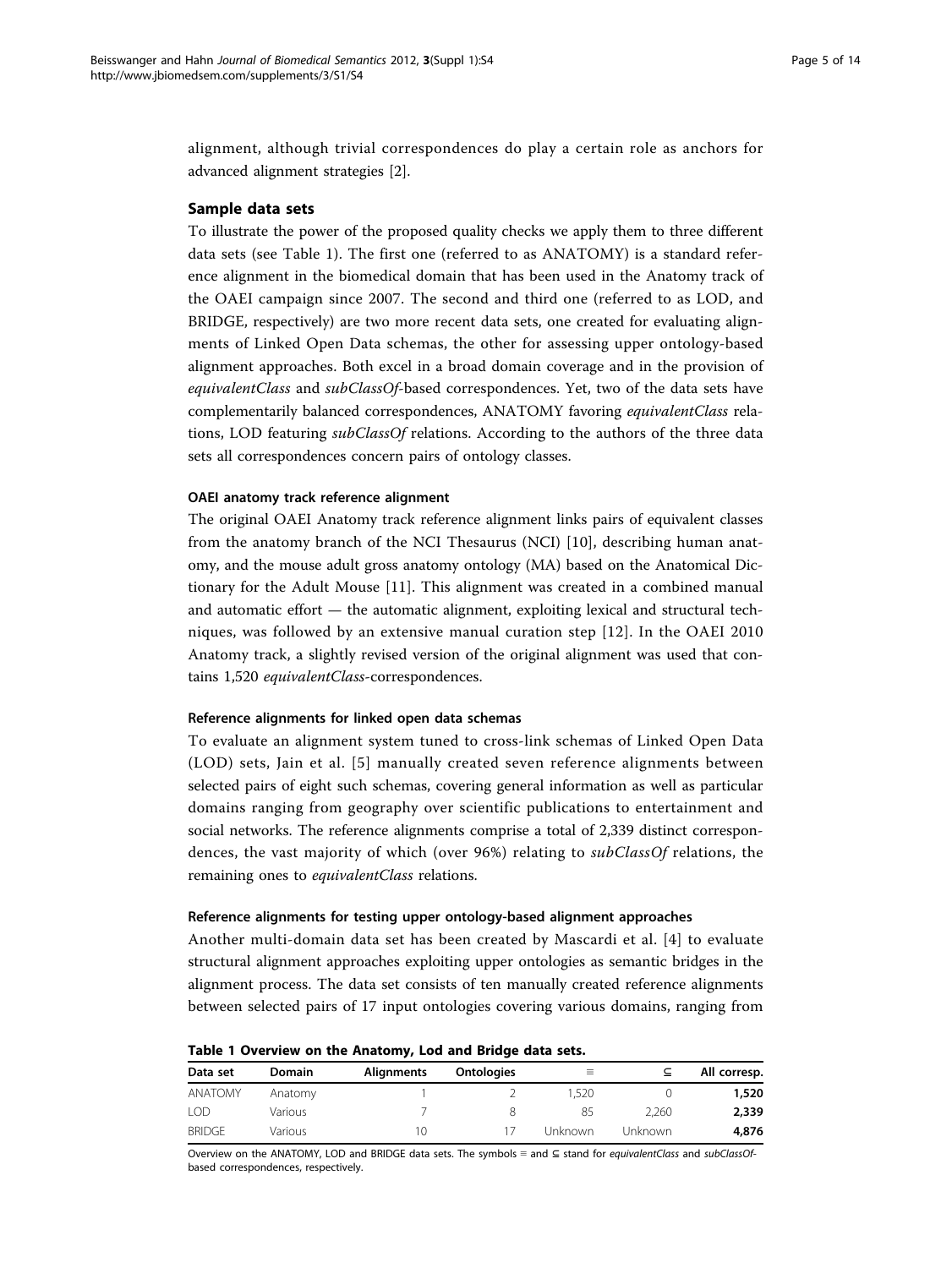anatomy, biology and geography to gastronomy, travel and entertainment. The reference alignments contain a total of 4,876 distinct correspondences based on three different relation types: equivalentClass, subClassOf, and a generic relatedTo relation. However, according to the authors of the data set, in the evaluation for which the alignments have been created, no distinction was made between the three relation types so that Table [1](#page-4-0) lacks coverage statistics for equivalentClass and subClassOf correspondences.

## Results of applying the quality checks

We ran the ten basic quality checks on the data sets introduced above and achieved the following results:

#### Check 1

In the ANATOMY data set, the reference alignment is used together with a version of the NCI Thesaurus anatomy branch as from 2006-02-13, and a version of the MA as from 2007-01-18 (both in OWL format), while the alignment itself was created based on the NCI Thesaurus release version 04.09a (from 2004-09-10) and the MA version as from 2004-11-22 [[12](#page-13-0)]. Obviously, different release versions of the input ontologies have been mixed up for the creation of the reference alignment and for running the OAEI Anatomy track. In the LOD and the BRIDGE data sets no input ontologies are included at all. Instead, in the respective publications URLs for download are provided [[4,5\]](#page-13-0).

When we tried to download the ontologies from the specified URLs, we encountered two major problems with that approach. First, we observed that many ontology URLs do not point to a distinct ontology version. Instead, they either specify a webspace at which always the most recent version of the respective ontology is available, or they refer to a general website of the ontology that provides download links for both, the most recent but also older versions of the ontology. While in the first case, the user cannot choose among alternative (in particular, older) ontology versions anymore at the specified URL, in the second case the user misses the information which version is the required one. We decided to download always the most recent ontology version. The second problem emerges from the fact that the Web is not static at all. Contents can be moved or deleted, resulting in broken URLs. This happed already to 8 of the 17 URLs specified as sources for input ontologies of the BRIDGE alignments and, additionally, to a number of ontologies imported by them. Six of the "vanished" ontologies we were able to retrieve from the cache of the semantic web search engine Swoogle [[13\]](#page-13-0), two we could find searching the Web. So, at least we were able to proceed and run the remaining quality checks.

#### Check 2a)

Check 1 revealed that we were working with input ontology versions different from those the respective alignments were based on (or, at least, we cannot guarantee that we were dealing with the correct versions). Thus this check was compulsory for all three data sets. For the ANATOMY data set we found that all classes involved in the alignment (i.e., participating in at least one correspondence), are still contained in the available versions of the input ontologies. Hence, class consistency is preserved. For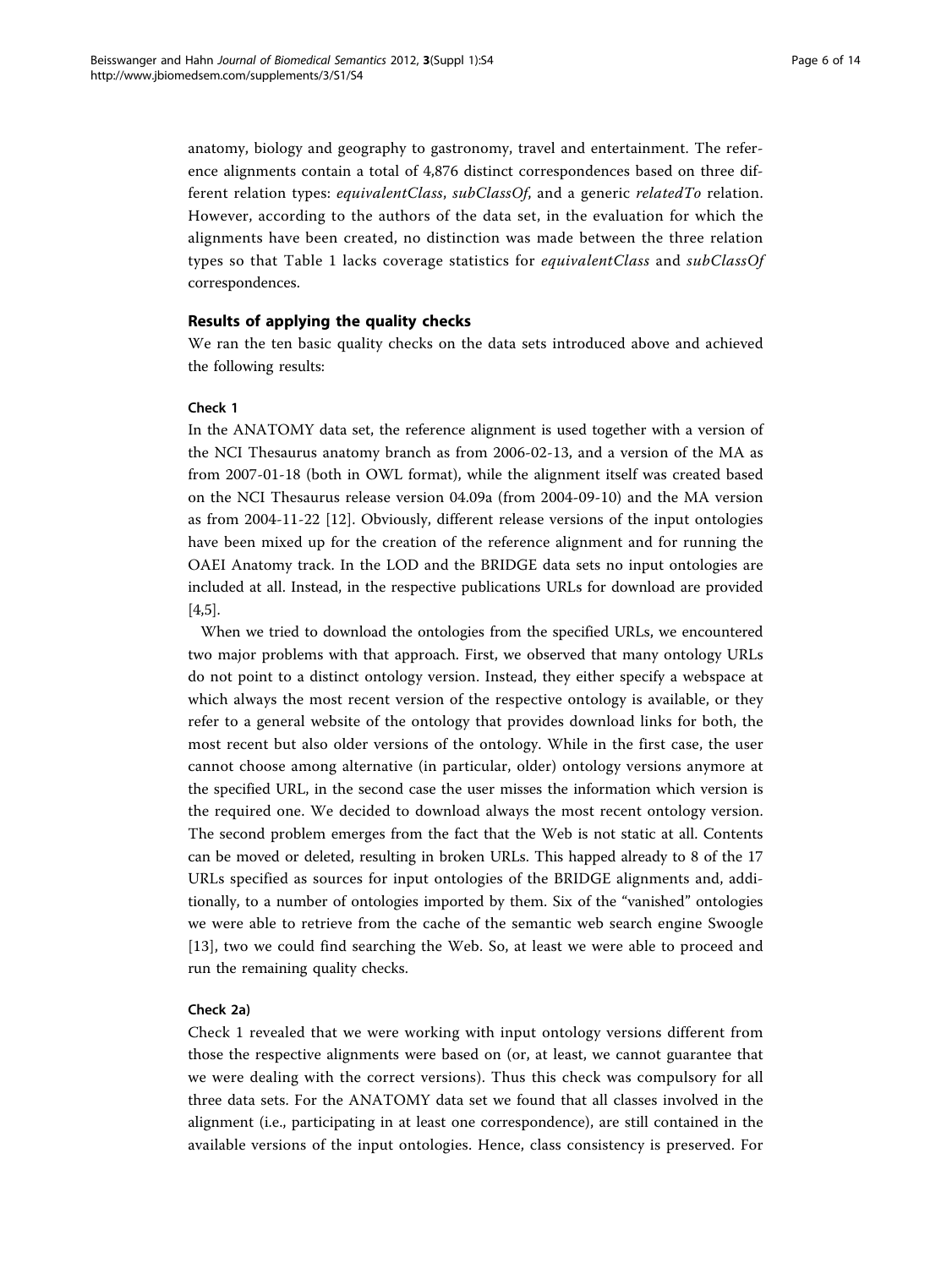the LOD alignments we found a total of 143 classes missing in the downloaded input ontologies affecting 413 correspondences, and for the BRIDGE alignments 12 classes had disappeared affecting 18 correspondences.

However, analyzing the set of "vanished" correspondences in the LOD and the BRIDGE data set we discovered that actually much fewer classes were missing than one might have thought considering the results from Check 2a). In fact, in many cases simply errors in the alignment files (such as ordinary character errors or omissions, or mixed up name spaces) precluded the recovery of classes in the input ontologies. Just as an example, when we removed erroneous whitespace from local names of classes in the LOD alignment mapping tables, the number of classes referred to in the alignments but not available in the corresponding input ontologies dropped from 143 to the much smaller number of 47, and the number of vanished correspondences decreased from 413 to 182. (Because of the strong impact of whitespace removal we took the revised versions of the LOD alignments as basis for all further checks.) As another reason for only *seemingly* missing classes we found that in rare cases the BRIDGE alignments refer to ontology elements that are not explicitly specified as classes in the input ontologies (i.e., they are not typed as owl:Class or rdfs:Class, a requirement that we included in our implementation of the quality checks) and thus were not found.

#### Check 2b)

Although in the ANATOMY alignment classes involved in correspondences were specified by URIs, we received from a curator of the alignment the original mapping table on which the alignment was based. The mapping table lists both, URIs as well as the labels of class pairs. We tested whether the URI-class label combinations are still valid in the new versions of the input ontologies and found 85 NCI classes and 34 MA classes for which the labels had changed. A manual inspection revealed that in most cases labels had been made more precise in the new ontology versions (e.g., the label of class NCI\_C12443 was changed from "Cortex" to "Cerebral Cortex"), were replaced by synonyms (e.g., the label of class NCI\_C33178 was changed from "Nostril" to "External Nare"), or minor spelling or syntax modifications were inserted (e.g., the label of class MA\_0000475 was changed from "aortic arch" to "arch of aorta"), while the meaning of the classes remained stable and the correspondences were still valid. However, the check also pointed us to six mistakes in the alignment that seem to have been caused by shifts in the mapping table. For example, the class NCI\_C49334 "brain white matter" was mapped to MA\_0000810 "brain grey matter" and NCI\_C49333 "brain gray matter" to MA\_0000820 "brain white matter". For the LOD and the BRIDGE alignments we did not have access to URI-label pair data and so we could not run this check.

#### Check 3

The ANATOMY and the BRIDGE reference alignments are distributed in the Alignment API format proposed by Euzenat and thus can easily be accessed and used via the associated JAVA-based Alignment API [[14\]](#page-13-0). In contrast, the LOD alignments are not represented in a standard format but come in a comma delimited three column format. They contain typical mistakes often found in manually created documents,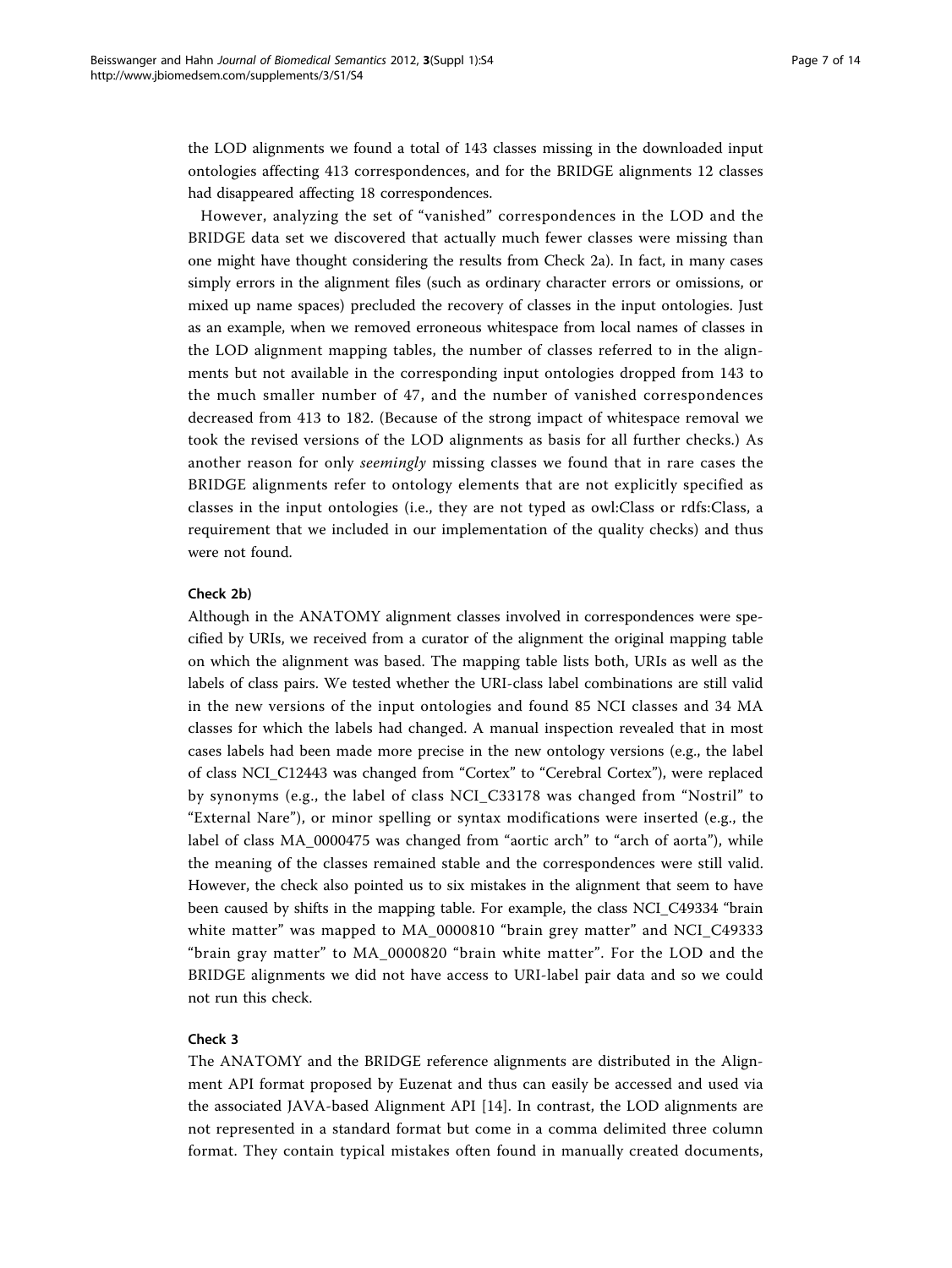such as additional whitespace or (few) missing values, which, however, hinder automatic processing.

#### Check 4

While classes in the ANATOMY and the BRIDGE alignments are referred to by class URIs, in the LOD data set local names are used to refer to classes. A major problem with the local names approach is that although local names are unique within a particular name space, across different name spaces they are generally not. Many ontologies mix up classes from different name spaces or even import whole ontologies with classes from a different name space. This almost inevitably leads to ambiguities (i.e., in case of an ambiguous local name in an alignment file, it is not clear to which ontology class the local name refers to). In all LOD alignments together we found 30 cases of ambiguous local names.

#### Check 5

In the ANATOMY and the LOD data set, for each correspondence the relation holding between the two classes involved is explicitly specified. In contrast, regarding the BRIDGE data set, we encountered the problem that although all correspondences are marked as being based on the equivalentClass relation, according to a curator of the data set these specifications are rather a technical artifact, while, in fact, many of the correspondences are based on subClassOf and relatedTo relations (as mentioned before, the distinction between relation types had no relevance in the evaluation the data set has originally been created for). To cope with this situation, we decided to consider all relation types in the BRIDGE data set as being unknown (or more precisely, as being "one of *equivalentClass, subClassOf* or *relatedTo*"). Unfortunately this also meant that we could not run the remaining checks on this data set, since they require type information.

#### Check 6

We found 39 cases in the ANATOMY data set and 10 cases in the LOD data set in which a class from one input ontology was associated with more than one (target) class in the other input ontology of an alignment by an *equivalentClass* relation. In none of the cases, the target classes were linked by an equivalentClass relation in the respective input ontology themselves. We manually inspected all cases of multiple mapping targets. We found for the ANATOMY data set that in 20 cases, the target classes, in fact, seem to be equivalent classes that are just not yet marked appropriately in the given versions of the respective ontologies. Cross-checking with the most recent versions of the input ontologies revealed that from this set 12 target class pairs from the NCI meanwhile have been merged. For another three cases, we proposed a merger to the NCI team (for example, for the classes NCI\_C33708 "suprarenal artery" and NCI\_C52844 "adrenal artery"). Meanwhile they have been accepted and included in the new version release. Furthermore, we identified 18 cases in the ANATOMY alignment and five in the LOD alignments in which the target classes were linked by relations other than equivalentClass in the respective input ontologies. In twelve cases the target classes were linked by *partOf* relations (ANATOMY), in eight cases by *subClas*sOf relations (four cases being from ANATOMY, another four from LOD), in two cases they were treated as sibling classes (ANATOMY), and in one case as disjoint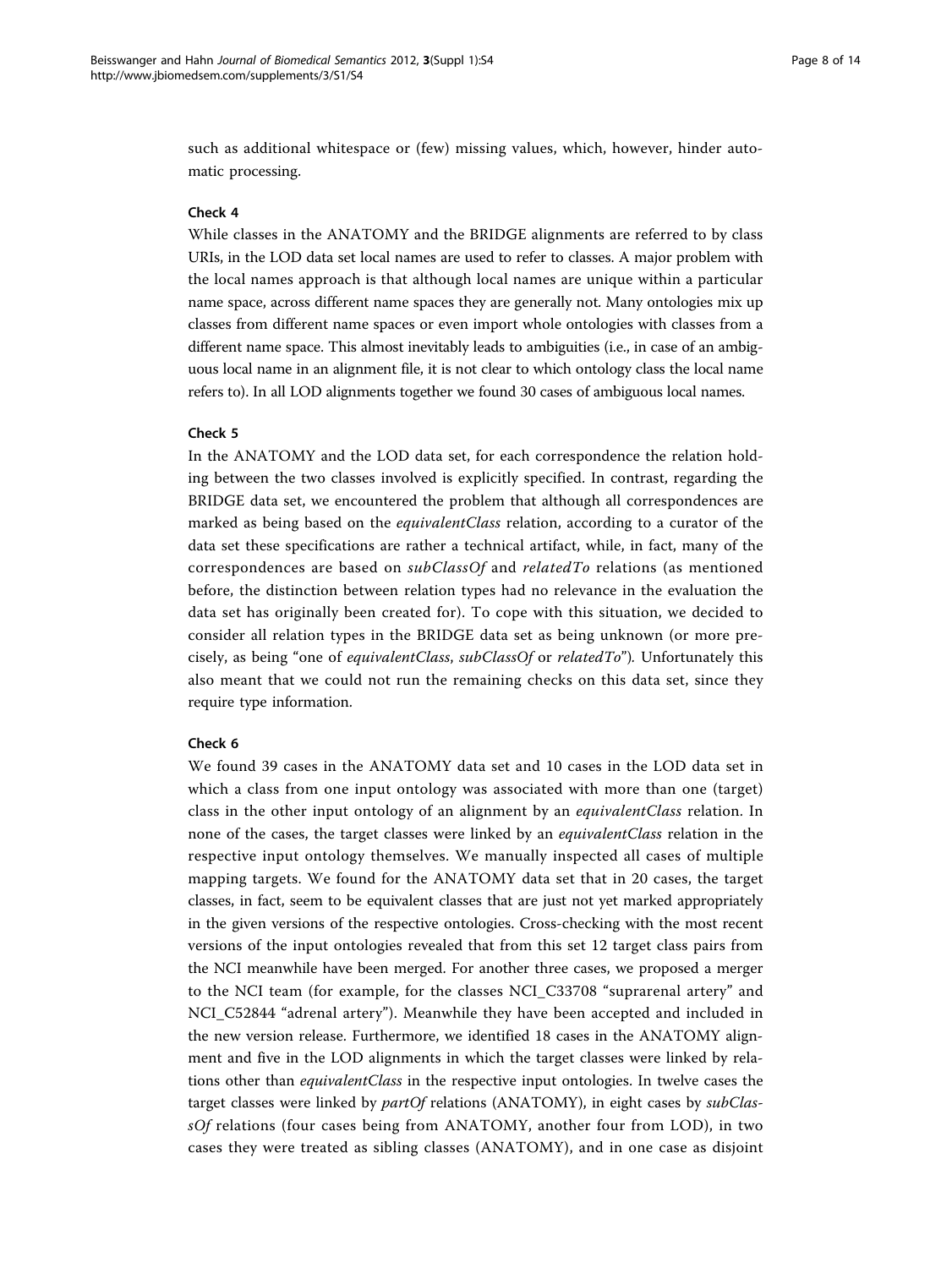classes (LOD). We inspected these relations and judged the majority of them as being correct. This allowed us to draw the conclusion that for the classes concerned only the mapping to one target class is correct, while the others should be removed from the alignment. The same, we found, applies for other five cases of multiple mapping targets in the LOD alignments, although in these cases no relations between the target classes were present in the respective input ontologies.

#### Check 7

10,415 subClassOf-based correspondences could be inferred for the ANATOMY data set and 772 for the LOD data set simply by exploiting equivalentClass-based correspondences from the manual alignments in combination with the taxonomic structure of the corresponding input ontologies. While in the case of the ANATOMY data set all detected correspondences are new (because of its innate focus on equivalentClassbased correspondences), for the LOD data set we still found 70% (540) of the detected correspondences to be new (i.e., not contained in the alignments, yet).

#### Check 8

After applying a simple term normalization procedure to all class labels (splitting of "Camel-Case" expressions, lowercasing, and underscore removal), for the ANATOMY data set we found 13 class pairs and for the LOD alignments a total of 37 class pairs (each consisting of a class from one and a class from the other input ontology) with identical labels for which no *equivalentClass*-based correspondence existed in the respective manual alignment. A manual inspection revealed that in the ANATOMY data set in two cases the respective classes, in fact, referred to slightly differently defined concepts. For example, the classes MA\_0000323 and NCI\_C12378 share the label "gastrointestinal system". However, the MA class fits the usual understanding of "gastrointestinal system" comprising the stomach, intestine and the structures from mouth to anus, while the NCI class does not, but includes, in addition, accessory organs of digestion, such as the pancreas and the liver. (The NCI anatomy branch comes with another class, NCI\_C22510 "gastrointestinal tract", which corresponds to MA\_0000323 "gastrointestinal system"). In the LOD data set we found three cases in which we think that, indeed, a subClassOf and not an equivalentClass-based correspondence can be stipulated for the class pair with a common name. For example, for a class pair sharing the name "Genre" one class seems to refer to the general notion of "genre", while the other seems to be restricted to "music genre". However, in the remaining 11 cases in the ANATOMY data set and 34 in the LOD data set equivalent-Class-based correspondences are effectively missing in the respective alignments. An example is the class pair (NCI\_C33460, MA\_0002730) from ANATOMY sharing the label "renal papilla". In the LOD data set some input ontology pairs import classes from the same third-party ontologies, e.g., the Time Ontology [[15](#page-13-0)]. Thus, in nearly half of the analyzed cases it turned out that the classes did not only have identical names, but, in fact, denoted the same classes.

#### Check 9

After class label normalization (see above), we found 3,127 class pairs in the input ontologies of the ANATOMY alignment and 57 class pairs in input ontologies of the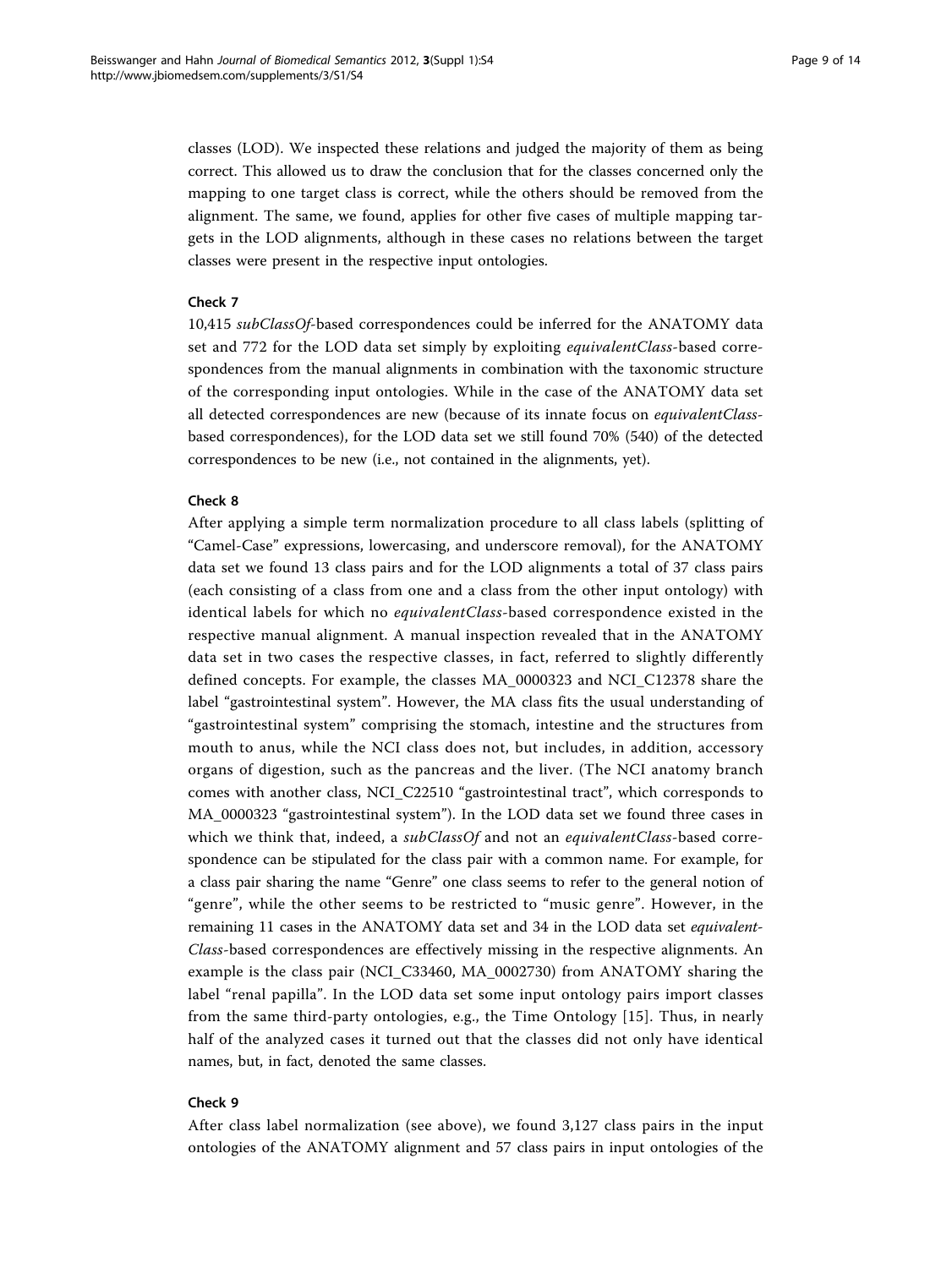LOD alignments for which the following conditions applied: the label of one class included the label of the other one, both shared the same syntactic head, and no sub-ClassOf-based correspondence for the class pair existed in the respective manual alignment. We manually analyzed the cases from the LOD data set and found that 52 subClassOf-based correspondences were, in fact, missing in the respective alignments, of which 24 had already been detected by Check 7. Five proposed subClassOf relations we judged to be imprecise or wrong. For example, for the classes named "Label" and "RecordLabel" we judged that in fact an equivalentClass-based correspondence should be added to the LOD alignments, instead of a subClassOf-based one and for the classes named "Book" and "InBook" and "Conference" and "Attending-A-Conference" no correspondence should be added at all.

#### Check 10

We found that in the ANATOMY data set 916 correspondences (60%) and in the LOD data set 158 correspondences (7%) are trivial ones. In the BRIDGE data set we could not compute the number of trivial correspondences because of the missing relation type specification for the correspondences in the alignments.

Table 2 summarizes our observations.

## **Discussion**

Checks 1 to 5 mainly address technical issues (data availability and format requirements, etc.). They revealed that the available reference alignments are usually distributed without the original input ontologies they are based on. Additionally, various distributions suffer from shortcomings which typically occur in manually created documents for later use in automatic processing pipelines (coding errors, inconsistent formats, naming errors, etc.).

Before we were able to run the checks on the LOD and the BRIDGE data sets at all, we had to carry out extensive and time-consuming preparatory work. This dilemma arose for the input ontologies (search the Web for missing ontologies, solve recursive ontology import problems, etc.), as well as for the alignments themselves. The alignments, in particular, posed all sorts of problems. For example, the use of non-standard formats containing certain irregularities hampered automatic processing. Furthermore,

| DITUYE UQLA JELJ. |                                        |                     |                  |                |  |  |  |
|-------------------|----------------------------------------|---------------------|------------------|----------------|--|--|--|
| <b>Check</b>      | <b>Description</b>                     | <b>ANATOMY</b>      | <b>LOD</b>       | <b>BRIDGE</b>  |  |  |  |
| Check 1           | Correct input given?                   | No (other versions) | No (only URLs)   | No (only URLs) |  |  |  |
| Check 2a)         | Missing classes                        | 0                   | 143 (47)         | 12             |  |  |  |
| Check 2b)         | URI-label pair changes                 | 121                 | Not applicable   | Not applicable |  |  |  |
| Check 3           | Standard format?                       | Yes                 | No.              | Yes            |  |  |  |
| Check 4           | URIs?                                  | Yes                 | No (local names) | Yes            |  |  |  |
| Check 5           | Explicit relation types?               | Yes                 | Yes              | No (untyped)   |  |  |  |
| Check 6           | Multiple targets                       | 39                  | 10               | Unknown        |  |  |  |
| Check 7           | New $\subseteq$ inferred from $\equiv$ | 10,415              | 540              | Unknown        |  |  |  |
| Check 8           | Label identity but no $\equiv$         | 13                  | 37               | Unknown        |  |  |  |
| Check 9           | l abel inclusion but no $\subseteq$    | 3,127               | 57               | Unknown        |  |  |  |
| Check 10          | Trivial correspondences                | 916 (60%)           | 158 (7%)         | Unknown        |  |  |  |

Table 2 Results of applying the ten basic quality checks to the Anatomy, Lod and Bridge data sets.

Results of applying the ten basic quality checks to the ANATOMY, LOD and BRIDGE data sets. The symbols ≡ and ⊆ stand for equivalentClass and subClassOf-based correspondences, respectively.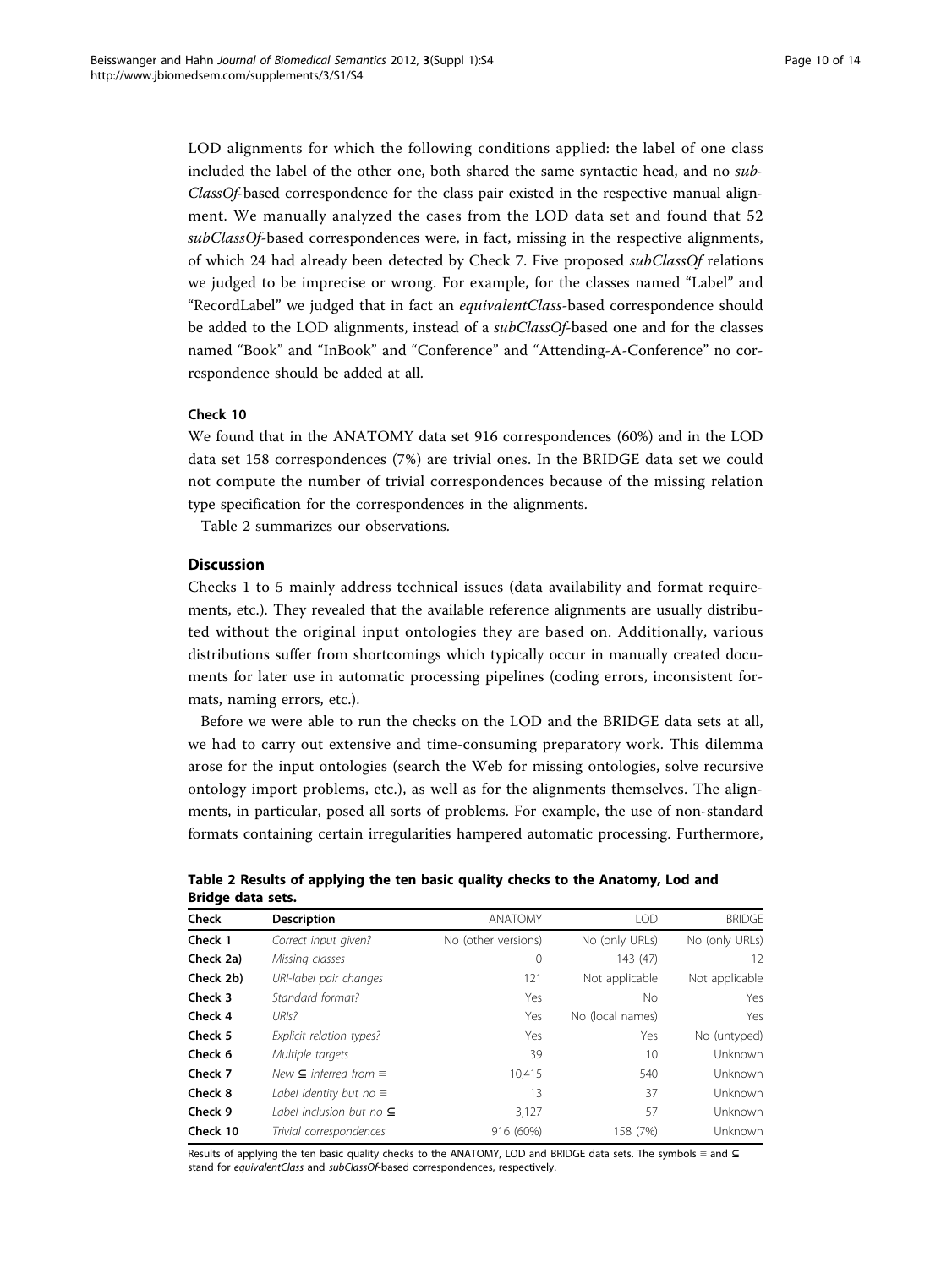the allowance for ontology elements other than those of type rdfs:Class or owl:Class as constituents of correspondences often caused problems depending on the tool employed for processing the alignments. Finally, the use of ambiguous local names to refer to classes, instead of unique identifiers, as well as spelling mistakes and name space confusions in the alignment files hindered the automatic lookup of classes from the alignment in the input ontologies. Interestingly enough, we encountered problems with spelling mistakes not only in alignments represented in non-standard formats (although they contained considerably more mistakes), but also in those available in a machine-processable format. A simple reason for this might be that a manually typed list of class names or URIs was used as input for the automatic creation of the final alignment files. For manually created documents (ontology files, mapping tables, etc.) that undergo a lot of copy-and-paste activities and for which proper spelling as well as case-sensitivity and special delimiters are crucial for distinctive naming, we thus recommend automatic forms of sanity-checking and data cleansing.

On top of that, it was simply disappointing that the very promising BRIDGE data set (which looks impressive both in terms of its domain coverage and the number of correspondences it contains) comes without any relation type encodings. This is even more deplorable because the creators of the alignments must have known the relation type holding for each single correspondence. According to the authors, the information was not kept, because it was not needed in the evaluation at that time.

Checks 6 to 9 target the content level of alignments. Much to our surprise, already simple procedures like searching for evidence of missing or erroneous correspondences in the alignment itself or in the respective input ontologies (exploiting structural and language features) turn out to be quite effective. Whether results from Check 7 are included in an alignment or not is rather a design choice that has to be justified by an alignment creator. We recommend either to consider all automatically inferable sub-ClassOf-based correspondences in an alignment, or none of them. But we would definitely refrain from the inclusion of only some of them, a decision taken for the LOD data set. Certainly, the results from these checks can only be judged with caution since we cannot guarantee that we really worked with the ontology versions from the original settings as input (see the results of Check 1).

When we applied the quality checks to the ANATOMY, LOD and BRIDGE data sets the individual strengths and weaknesses of each data set became apparent. For the LOD data set we could derive suggestions for improvement from all ten checks. For the LOD and the BRIDGE data sets the format checks proved to be particularly helpful for clarifying how the usability of the data set could be substantially improved. In contrast, the ANATOMY data set has been used in a public evaluation campaign for several years now and possible technical obstacles have already been removed. For this data set, the checks at the content level, in particular, rendered very positive effects.

By far the most interesting results were achieved analyzing the outcomes of Check 2b), 6, and 8 for the ANATOMY data set. These checks helped us detect a total of 30 erroneous correspondences that needed to be removed from the reference alignment (this accounts for 2% of the complete alignment and 5% of its non-trivial subset) and 14 new ones that we proposed to add to the alignment. The list of invalid and newly proposed correspondences was communicated to the anatomy alignment curators and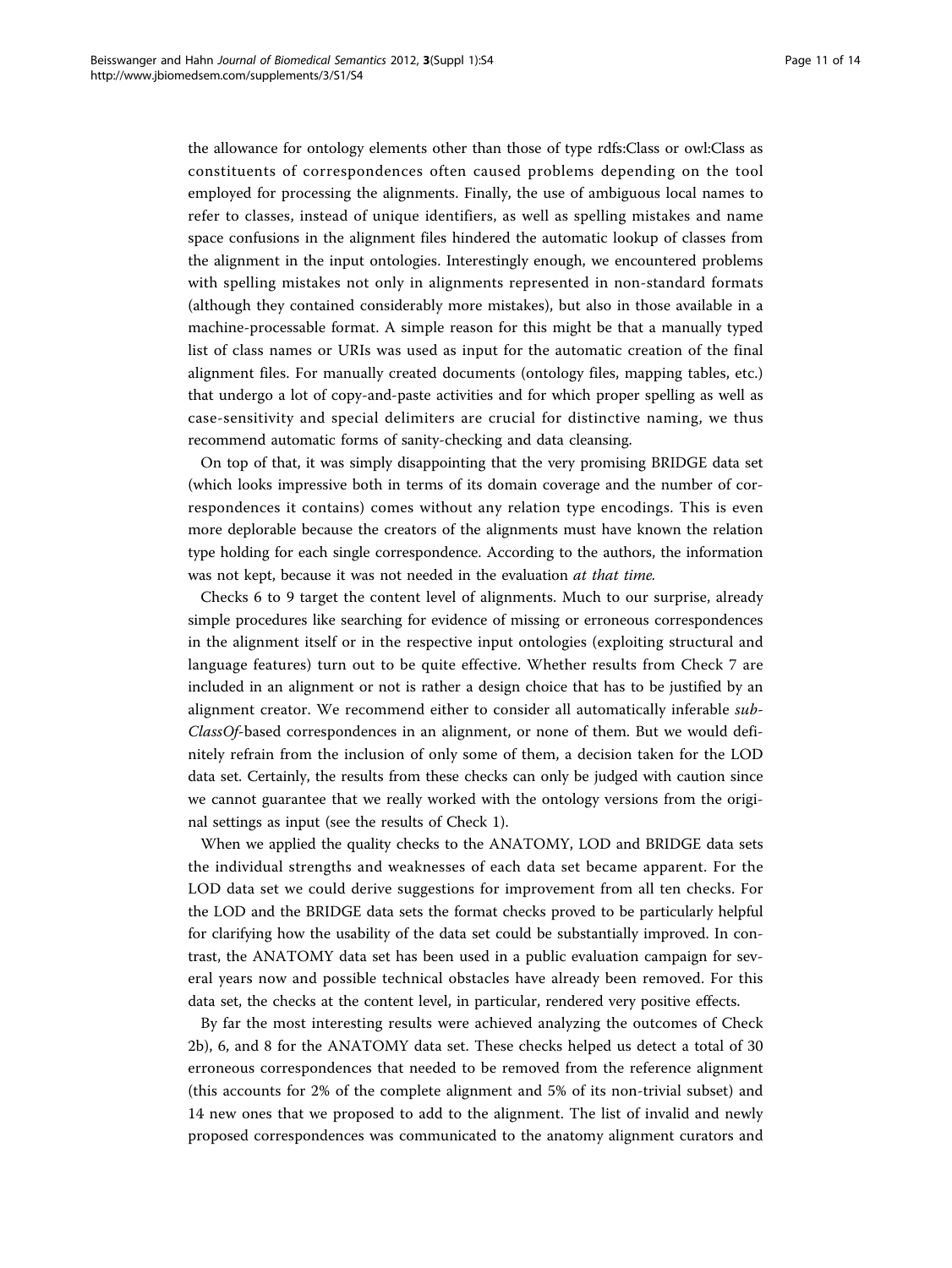the organizers of the OAEI Anatomy track, and meanwhile has been incorporated in the OAEI 2011 campaign.

In addition, the results of Checks 7 and 9 can be taken as a "first aid" for a possible effort to extend the alignment to *subClassOf*-based correspondences. Finally, Check 10 revealed that only one third of the correspondences in the ANATOMY alignment are non-trivial, i.e., they cannot be detected by simple string matching tools. Since the alignment is quite large with respect to the number of correspondences, this makes it still a valuable evaluation data set. However, the large percentage of trivial correspondences must be considered by evaluation metrics when interpreting the results alignment systems achieve on this data set, or when comparing these results to those achieved by the same systems on different data sets. (The OAEI Anatomy track organizers are aware of this fact and compute, in addition to standard recall and precision, a measure they call "recall+". It refers to the non-trivial correspondences a system is able to detect.)

For the LOD data set, the analysis of the results of Checks 6, 8 and 9 revealed that at least 10 erroneous equivalentClass-based correspondences exist in the LOD alignments that should be removed (Check 6) and 35 new equivalentClass-based correspondences (34 from Check 8, one from Check 9) as well as 52 subClassOf-based correspondences should be added (Check 9). If, in addition, full results from Check 7 are considered, the number of newly proposed subClassOf-based correspondences is even higher.

An issue we did not focus on in our study relates to checking the logical consistency of an alignment. With regard to this challenging problem, we refer the reader to related work, e.g., by Meilicke *et al.* [[16\]](#page-13-0) who propose a Web-based tool that supports the human alignment curator in detecting and solving conflicts in an alignment by capitalizing on the outcome of logical reasoning processes.

We would like to emphasize that although we focused in this work on RDF(S)/OWL ontologies (i.e., we used the respective terminology and implemented the quality checks accordingly) the basic idea behind each proposed quality check is independent from the representation format being used.

## Related work

Apart from very few exceptions (such as the work by Ceusters, introducing a metric for measuring the quality of both, the input ontologies of an alignment and the ontology resulting from it [\[17](#page-13-0)]), in the literature, alignment quality is primarily discussed in the light of the evaluation of *automatically* created alignments. Different approaches have been proposed to evaluate the performance of automatic alignment systems and the output they produce. These include the manual analysis of correspondences in the alignment [\[7\]](#page-13-0), comparing the alignment against a reference alignment [\[4](#page-13-0),[5\]](#page-13-0), measuring the extent to which the alignment preserves the structural properties of the input ontologies [[18\]](#page-13-0), checking the coherence of the alignment with respect to the input ontologies [\[19](#page-13-0)], and evaluating the alignment within an application (end-to-end evaluation) [\[20](#page-13-0)], while the comparison against (preferably manually created) reference alignments is by far the most common evaluation approach that has been used in international evaluation campaigns for many years now [[21](#page-13-0)]. However, although the manual creation of ontology alignments is known to be time consuming and expensive, and in the same time inherently error-prone (Euzenat even states that "humans are not usually very good at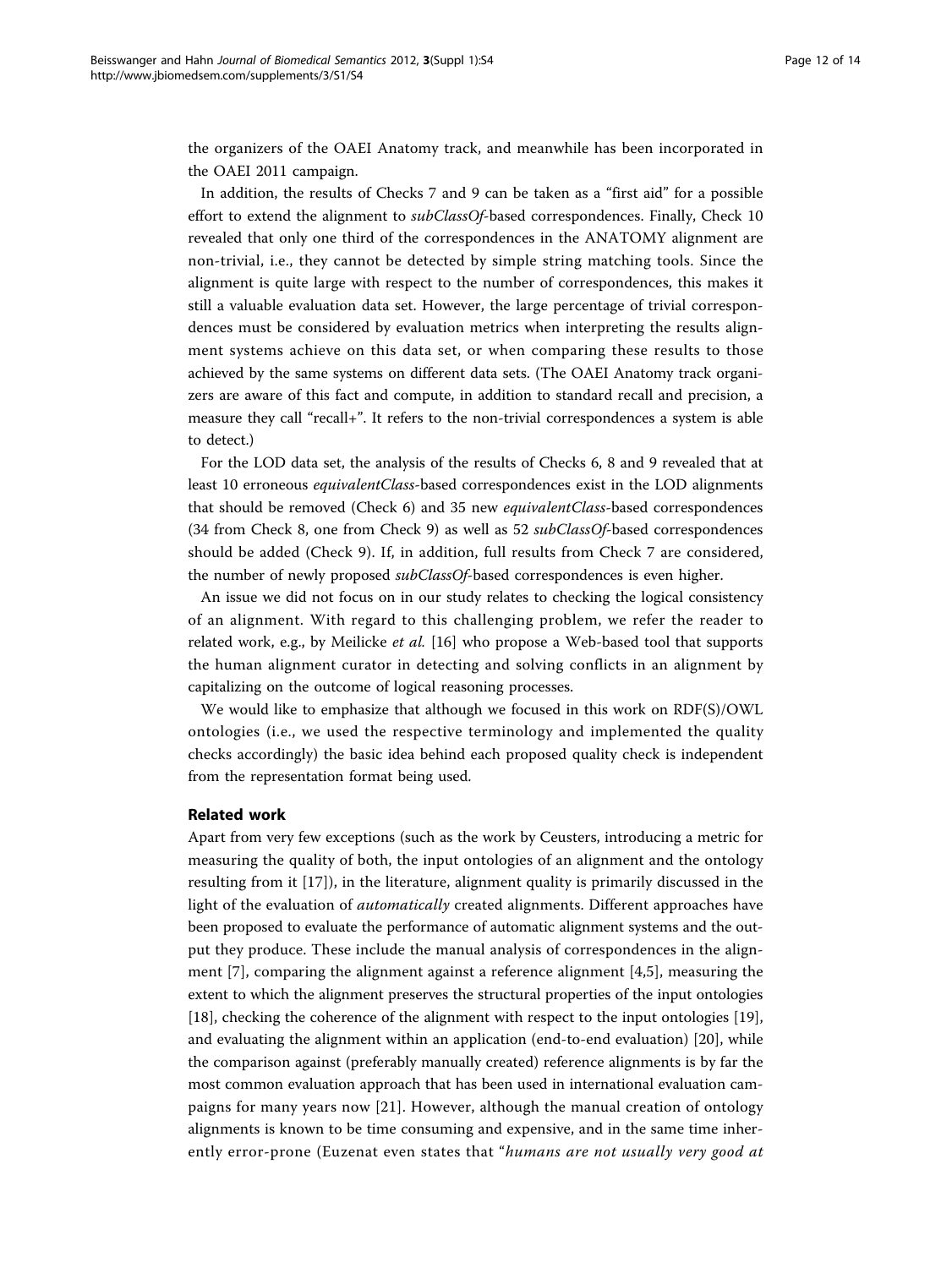<span id="page-12-0"></span>*matching ontologies manually*", p. 202 in [1]), not much work has been published on quality assurance of existing *manual* alignments, yet. This particularly concerns technical aspects, which strongly affect the reusability of alignments (target of our Checks 1 to 5). Regarding validity aspects (target of our Checks 6 to 10), some of the evaluation approaches proposed for the analysis of automatically created alignments could be adopted, such as the structural [\[18\]](#page-13-0) or alignment coherence analysis [[19](#page-13-0)].

#### Conclusions

We presented ten basic quality requirements and associated checks intended to assist developers and curators of ontology alignments to create and maintain both, valid and easy to (re)use references for the evaluation of alignment systems. As we could show – using the example of the OAEI Anatomy track reference alignment and two additional reference data sets – very basic checks are already of great help to increase the quality of alignments. While checks addressing technical issues such as data availability and format requirements have proven to be important for increasing the usability of manual alignments, checks on the content level have shown they can foster its usefulness and validity through the detection of missing correspondences that should be added to an alignment and incorrect correspondences that should be removed from it. We also observed that the tests can reveal shortcomings in the input ontologies themselves, such as missing or invalid relations between classes.

The set of basic checks we formulated in this article should be considered as a first, rather simple, yet effective step in a multi-stage procedure of extensively checking the quality of an alignment before it is used as a reference in an evaluation setting. Our work is thus targeted at the sanity of comparison standards, an issue of prime importance for any conclusion we can draw from the outcome of any evaluation campaign. We propose to complement the basic checks by more advanced logical consistency checks and more elaborate considerations on alignment quality as described, e.g., by Joslyn et al. [[18\]](#page-13-0) who check for the structural preservation of semantic hierarchy alignments.

#### Acknowledgements

We gratefully thank Terry Hayamizu (curator of the anatomy alignment), Angela Locoro (curator of the Mascardi data set) and Christian Meilicke (OAEI Anatomy track organizing committee) for their support and active collaboration, as well as Stefan Schulz (Graz University of Medicine, Austria) for assisting us in anatomy questions. This work was funded within the GERONTOSYS initiative from Bundesministerium für Forschung und Bildung (BMBF) under grant 0315581D as part of the JENAGE project.

This article has been published as part of Journal of Biomedical Semantics Volume 3 Supplement 1, 2012: Proceedings of the Bio-ontologies Special Interest Group 2011. The full contents of the supplement are available online at [http://](http://www.jbiomedsem.com/supplements/3/S1) [www.jbiomedsem.com/supplements/3/S1](http://www.jbiomedsem.com/supplements/3/S1)

#### Authors' contributions

EB worked out the quality checks, ran them against the reference alignment data sets and analyzed the results. UH was involved in this research as EB's doctoral adviser monitoring the design of the study. Both authors drafted the manuscript and read and approved the final version.

#### Competing interests

The authors declare that they have no competing interests.

#### Published: 24 April 2012

#### References

- 1. Euzenat J, Shvaiko P: Ontology Matching. Springer; 2007.
- 2. Jiménez-Ruiz E, Cuenca Grau B: [LogMap: logic-based and scalable ontology matching.](http://www.ncbi.nlm.nih.gov/pubmed/21958706?dopt=Abstract) ISWC 2011 Proceedings of the 10th International Semantic Web Conference, Bonn, Germany 2011, 273-288.